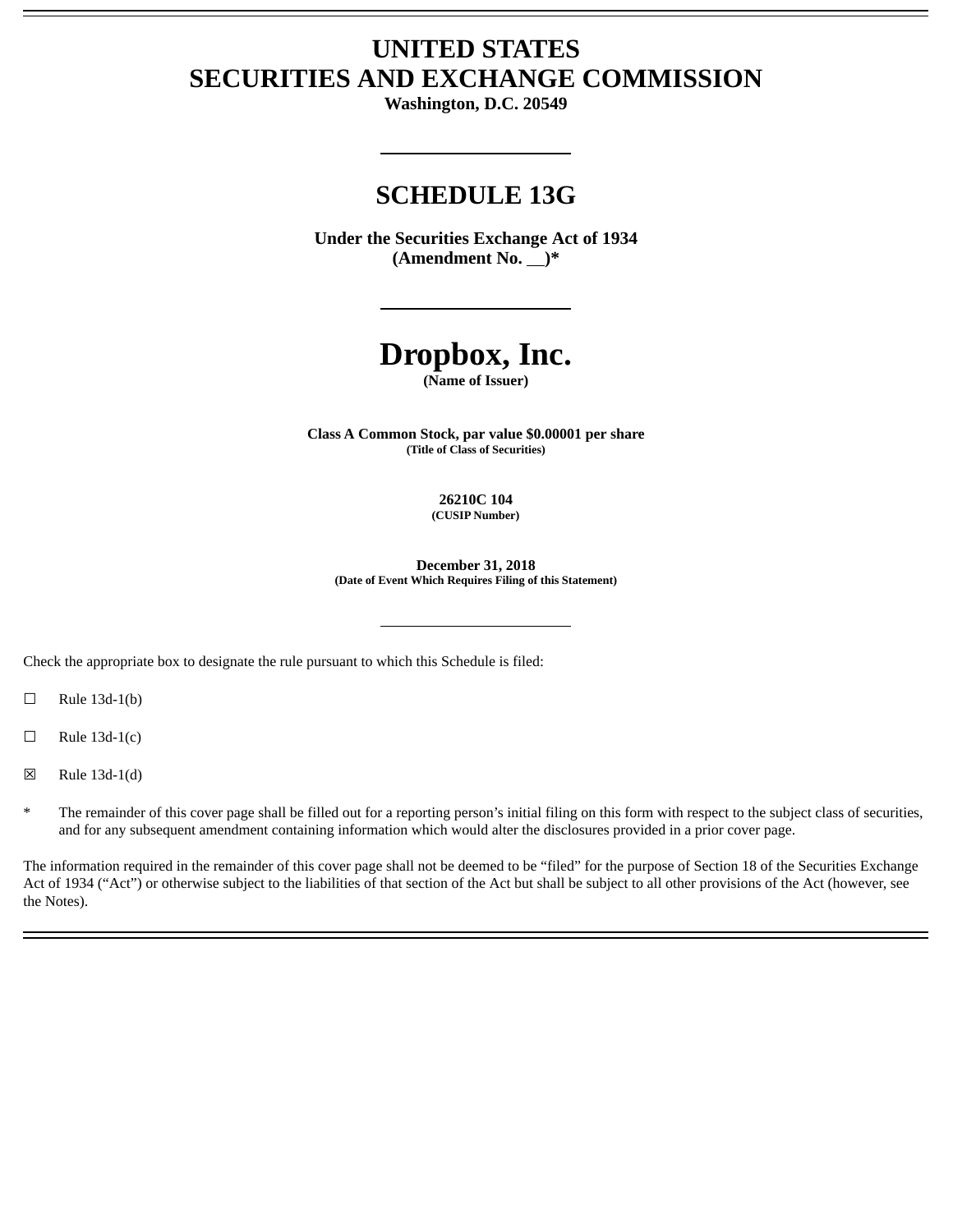## CUSIP No. 26210C 104

| Names of Reporting Persons.<br>1.                                                          |                                                              |                                      |                                                                                   |  |
|--------------------------------------------------------------------------------------------|--------------------------------------------------------------|--------------------------------------|-----------------------------------------------------------------------------------|--|
| Andrew W. Houston                                                                          |                                                              |                                      |                                                                                   |  |
| 2.                                                                                         | (a) $\Box$                                                   |                                      | Check the Appropriate Box if a Member of a Group (See Instructions)<br>(b) $\Box$ |  |
|                                                                                            |                                                              |                                      |                                                                                   |  |
| 3.                                                                                         | <b>SEC Use Only</b>                                          |                                      |                                                                                   |  |
| 4.                                                                                         |                                                              | Citizenship or Place of Organization |                                                                                   |  |
|                                                                                            |                                                              |                                      | <b>United States of America</b>                                                   |  |
|                                                                                            |                                                              | 5.                                   | <b>Sole Voting Power</b>                                                          |  |
|                                                                                            | Number of                                                    |                                      | 95,060,375 (See Item 4(a) below)                                                  |  |
|                                                                                            | <b>Shares</b>                                                | $\overline{6}$ .                     | <b>Shared Voting Power</b>                                                        |  |
|                                                                                            | <b>Beneficially</b><br>Owned by                              |                                      | $\boldsymbol{0}$                                                                  |  |
|                                                                                            | Each<br>Reporting                                            | 7.                                   | <b>Sole Dispositive Power</b>                                                     |  |
|                                                                                            | Person                                                       |                                      | 92,592,398 (See Item 4(a) below)                                                  |  |
|                                                                                            | With:                                                        | 8.                                   | <b>Shared Dispositive Power</b>                                                   |  |
|                                                                                            |                                                              |                                      | $\boldsymbol{0}$                                                                  |  |
| 9.                                                                                         | Aggregate Amount Beneficially Owned by Each Reporting Person |                                      |                                                                                   |  |
|                                                                                            | 95,060,375 (See Item 4(a) below)                             |                                      |                                                                                   |  |
| Check if the Aggregate Amount in Row (9) Excludes Certain Shares (See Instructions)<br>10. |                                                              |                                      |                                                                                   |  |
| 11.                                                                                        | Percent of Class Represented by Amount in Row (9)            |                                      |                                                                                   |  |
| 35.7% (See Item 4(b) below)                                                                |                                                              |                                      |                                                                                   |  |
| 12.                                                                                        | Type of Reporting Person (See Instructions)                  |                                      |                                                                                   |  |
|                                                                                            | IN                                                           |                                      |                                                                                   |  |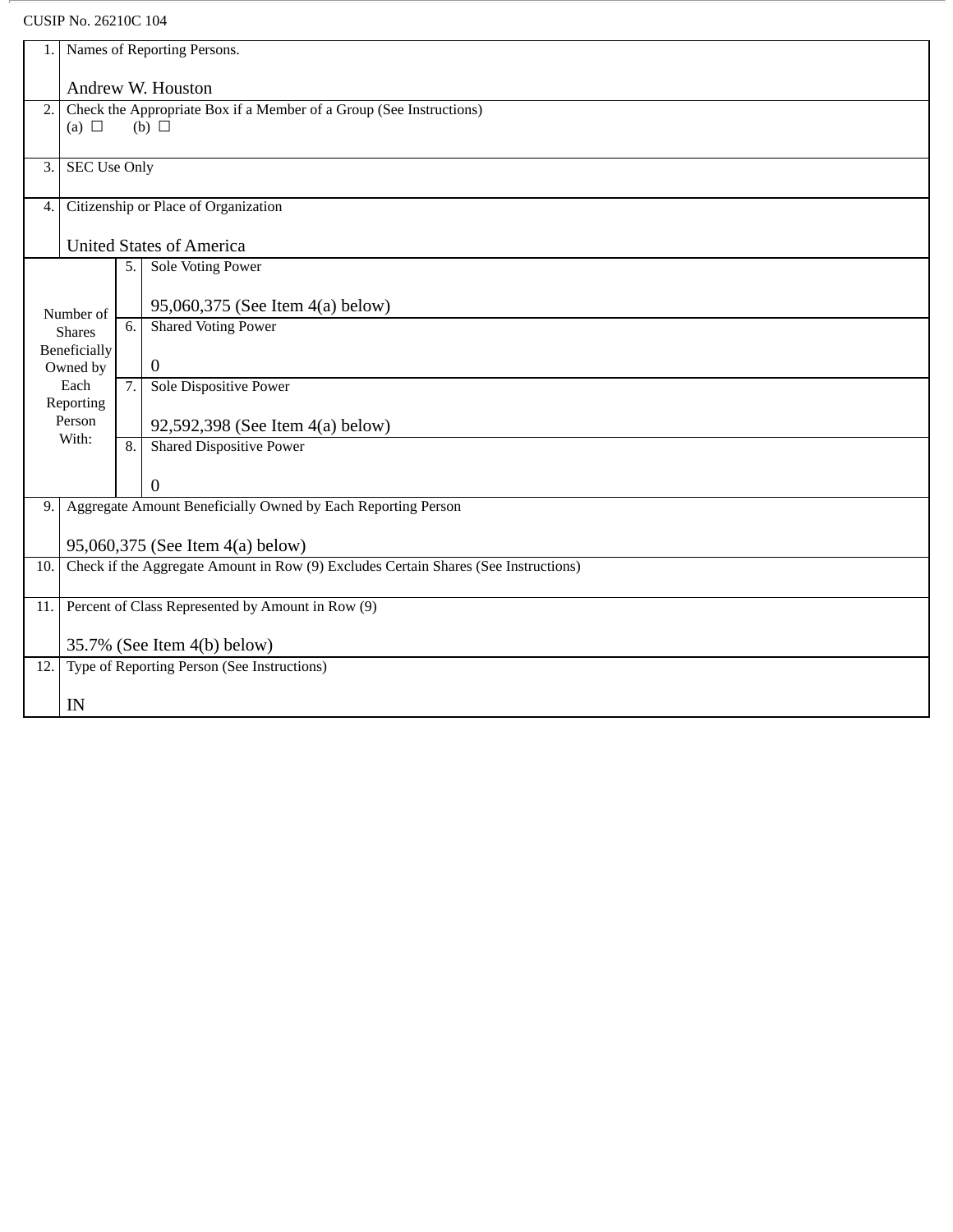#### **Item 1(a) Name of Issuer:**

Dropbox, Inc.

#### **Item 1(b) Address of Issuer's Principal Executive Offices:**

333 Brannan Street San Francisco, CA 94107

#### **Item 2(a) Name of Person Filing:**

Andrew W. Houston

#### **Item 2(b) Address of Principal Business Office or, if none, Residence:**

c/o Dropbox, Inc. 333 Brannan Street San Francisco, CA 94107

#### **Item 2(c) Citizenship:**

Andrew W. Houston is a United States citizen

#### **Item 2(d) Title of Class of Securities:**

Class A Common Stock, par value \$0.00001 per share

#### **Item 2(e) CUSIP Number:**

26210C 104

#### Item 3. If this statement is filed pursuant to §§240.13d-1(b) or 240.13d-2(b) or (c), check whether the person filing is a:

Not applicable.

#### **Item 4. Ownership**

(a) Amount beneficially owned:

As of December 31, 2018, (i) 10,333,333 shares of Class A Common Stock were held of record by Andrew W. Houston, (ii) 716,728 shares of Class A Common Stock and 7,893,764 shares of Class B Common Stock were held of record by the Houston Remainder Trust dated 12/30/2010, for which Mr. Houston serves as trustee, (iii) 73,148,073 shares of Class B Common Stock were held of record by the Andrew W. Houston Revocable Trust dated 9/7/2011, for which Mr. Houston serves as trustee, and (iv) 500,500 shares of Class B Common Stock were held of record by the Houston 2012 Irrevocable Children's Trust dated 4/12/2012, for which Mr. Houston serves as trustee. In addition, Mr. Houston has voting power over 271,400 shares of Class A Common Stock and 2,196,577 shares of Class B Common Stock held by other stockholders, over which, under all but certain limited circumstances, Mr. Houston holds an irrevocable proxy, pursuant to voting agreements between Mr. Houston and such stockholders.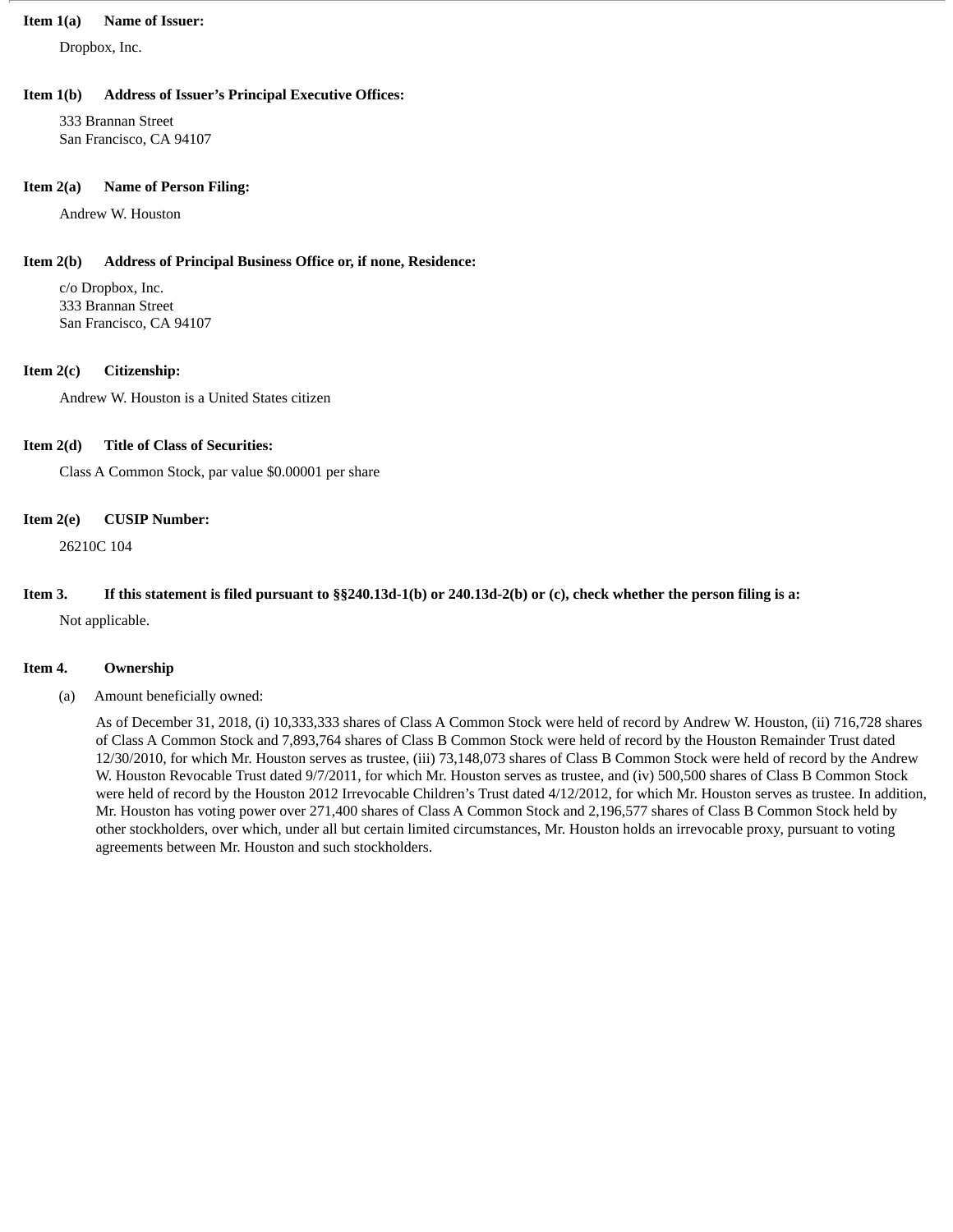Each share of Class B Common Stock is convertible into one share of Class A Common Stock at the option of the holder and has no expiration date. Each share of Class B Common Stock is entitled to ten votes per share, whereas each share of Class A Common Stock is entitled to one vote per share. The rights of the holders of Class A Common Stock and Class B Common Stock are identical, except with respect to the aforementioned conversion rights and voting rights.

(b) Percent of class:

35.7%

The ownership percentage above is calculated based on 182,703,210 shares of Class A Common Stock outstanding as of October 31, 2018, as reported in the Issuer's Form 10-Q filed with the Securities and Exchange Commission on November 9, 2018, plus the assumed conversion of 83,738,914 shares of Class B Common Stock deemed beneficially owned by Mr. Houston, as described herein, into shares of Class A Common Stock.

- (c) Number of shares as to which the person has:
	- (i) Sole power to vote or direct the vote: 95,060,375 shares
	- (ii) Shared power to vote or direct the vote: 0 shares
	- (iii) Sole power to dispose or to direct the disposition of: 92,592,398 shares
	- (iv) Shared power to dispose or to direct the disposition of: 0 shares

#### **Item 5. Ownership of 5 Percent or Less of a Class**

Not applicable.

**Item 6. Ownership of More than 5 Percent on Behalf of Another Person**

Not applicable.

Item 7. Identification and Classification of the Subsidiary Which Acquired the Security Being Reported on By the Parent Holding **Company or Control Person**

Not applicable.

#### **Item 8. Identification and Classification of Members of the Group**

Not applicable.

#### **Item 9. Notice of Dissolution of Group**

Not applicable.

#### **Item 10. Certifications**

Not applicable.